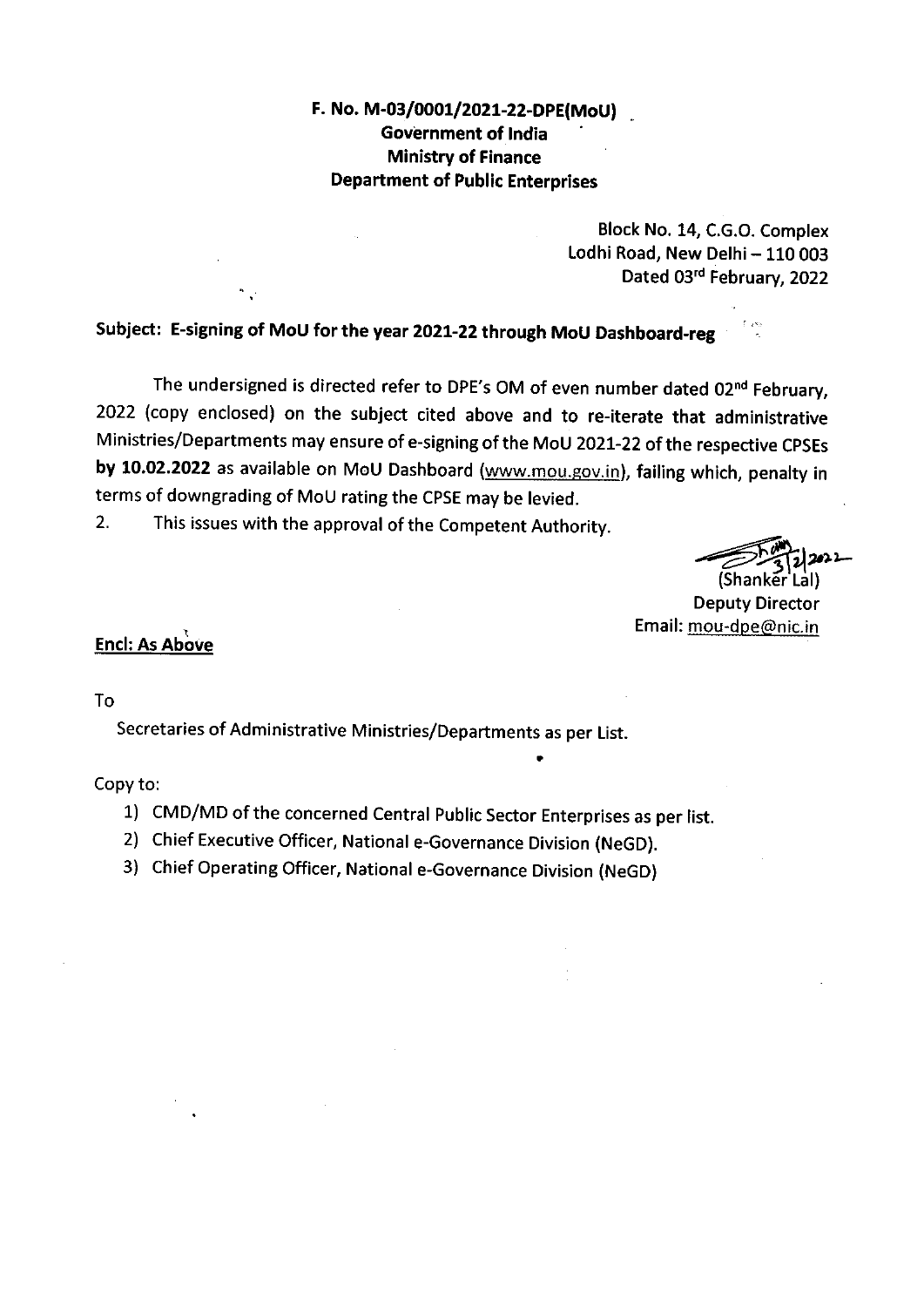F. No. M-03/0001/2021-22-DPE(MoU) Government of India Ministry of Finance **Department of Public Enterprises** 

> Block No. 14, C.G.O. Complex Lodhi Road, New Delhi - 110 003 Dated 02nd February, 2022  $\mathcal{L}_{\mathcal{A}}$

Subject: E-signing of MoU for the year 2021-22 through MoU Dashboard-reg

The undersigned is directed to inform that MoU for the year 2021-22 in respect of CPSEs have been generated and issued through online MoU Dashboard. The concerned administrative Ministries/Departments are requested to e-sign the MoU 2021-22 of the respective CPSEs by 10.02.2022 as available on MoU Dashboard (www.mou.gov.in). In case of any technical assistance the following official may be contacted:

Shri Akshansh Kumar, Assistant Manager National e-Governance Division (NeGD), Mobile No. 9560925357 Email: akshansh.912@digitalindia.gov.in

 $\overline{\phantom{a}}$  .

This issues with the approval of the Competent Authority.  $2.$ 

(Shanker Lal) **Deputy Director** Email: mou-dpe@nic.in

Tο<sub></sub>

Secretaries of Administrative Ministries/Departments as per List.

Copy to:

- 1) CMD/MD of the concerned Central Public Sector Enterprises as per list.
- 2) Chief Executive Officer, National e-Governance Division (NeGD).
- 3) Chief Operating Officer, National e-Governance Division (NeGD)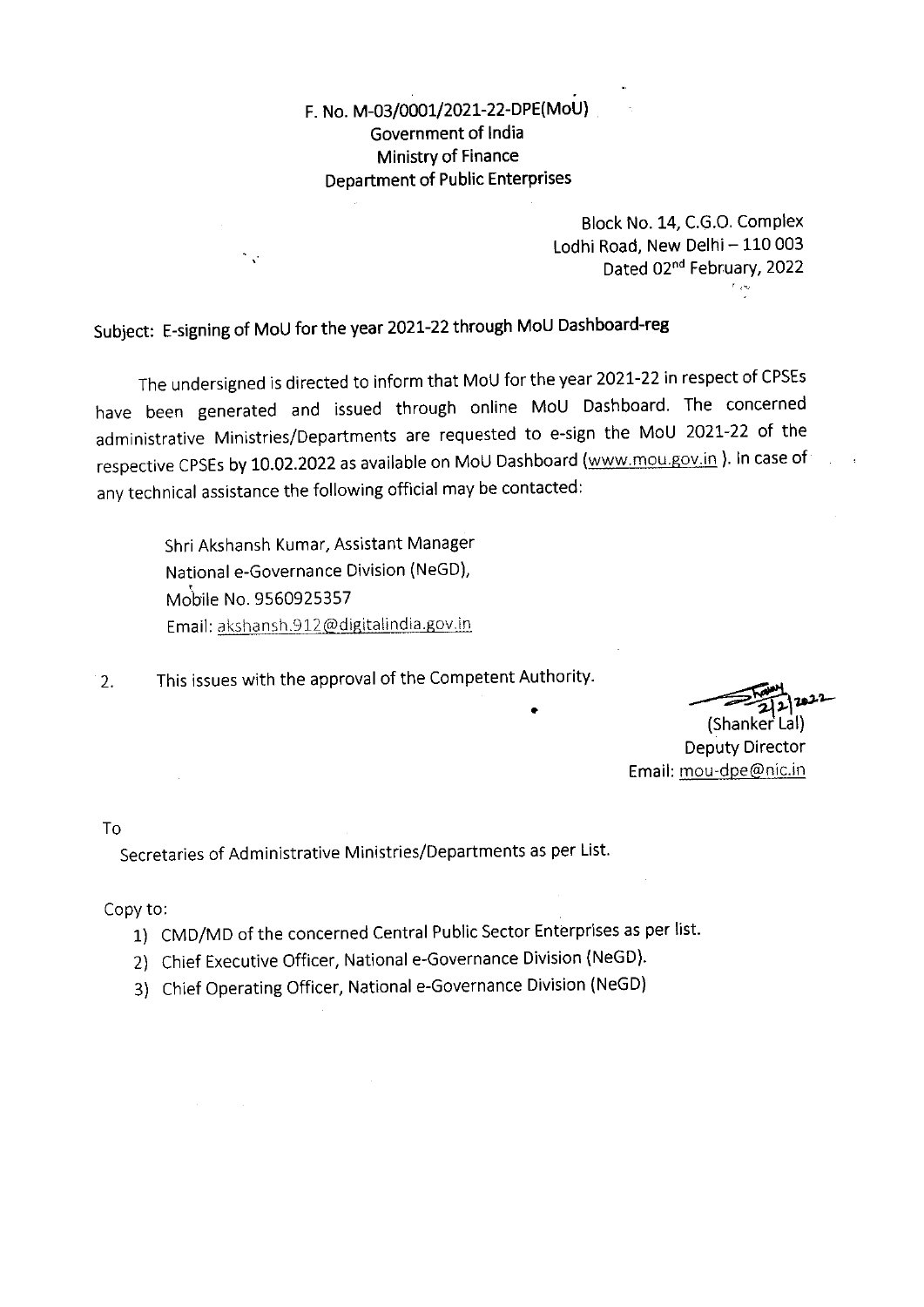| List of CPSEs and their Administrative Ministries/Departments |                                       |                                                                 |  |
|---------------------------------------------------------------|---------------------------------------|-----------------------------------------------------------------|--|
| Sr.<br>N <sub>0</sub>                                         | <b>MINISTRY/DEPARTMENT</b>            | <b>CPSES</b>                                                    |  |
| 1                                                             | DEPARTMENT OF ATOMIC<br><b>ENERGY</b> | ELECTRONICS CORPN. OF INDIA LTD.                                |  |
| $\overline{2}$                                                |                                       | IREL (INDIA) LTD.                                               |  |
| 3                                                             |                                       | NUCLEAR POWER CORPN. OF INDIA LTD.                              |  |
| 4                                                             |                                       | URANIUM CORPORATION OF INDIA LTD.                               |  |
| 5                                                             | <b>DEPARTMENT OF AYUSH</b>            | <b>INDIAN MEDICINES &amp; PHARMACEUTICAL</b><br>CORPN. LTD.     |  |
| 6<br>$\overline{7}$                                           | <b>DEPT. OF BIOTECHNOLOGY</b>         | BHARAT IMMUNOLOGICALS & BIOLOGICALS<br>CORP. LTD.               |  |
| 8                                                             | <b>D/O CHEMICALS &amp;</b>            | HINDUSTAN INSECTICIDES LTD.                                     |  |
| 9                                                             | <b>PETROCHEMICALS</b>                 | HINDUSTAN ORGANIC CHEMICALS LTD.                                |  |
| 10                                                            | <b>D/O COMMERCE</b>                   | E. C. G. C. LTD.                                                |  |
| 11                                                            |                                       | MMTCLTD.                                                        |  |
| 12                                                            |                                       | <b>BEML LTD.</b>                                                |  |
| 13                                                            |                                       | <b>BHARAT DYNAMICS LTD.</b>                                     |  |
| 14                                                            |                                       | <b>BHARAT ELECTRONICS LTD.</b>                                  |  |
| 15                                                            |                                       | <b>GARDEN REACH SHIPBUILDERS &amp;</b><br><b>ENGINEERS LTD.</b> |  |
| 16                                                            | <b>D/O DEFENCE PRODUCTION</b>         | <b>GOA SHIPYARD LTD.</b>                                        |  |
| 17                                                            |                                       | HINDUSTAN AERONAUTICS LTD.                                      |  |
| 18                                                            |                                       | HINDUSTAN SHIPYARD LTD.                                         |  |
| 19                                                            |                                       | MAZAGON DOCK SHIPBUILDERS LTD.                                  |  |
| 20                                                            |                                       | MISHRA DHATU NIGAM LTD.                                         |  |
| 21                                                            | <b>D/O ECONOMIC AFFAIRS</b>           | SECURITY PRINTING & MINTING CORPN.<br><b>INDIA LTD.</b>         |  |
| 22                                                            | DEPT. OF EMPOWERMENT OF               | ARTIFICIAL LIMBS MFG. CORPN. OF INDIA                           |  |
| 23                                                            | PERSONS WITH DISABILITIES             | NATIONAL HANDICAPPED FINANCE &<br>DEVPT. CORPN.                 |  |
| 24                                                            | <b>D/O FERTILIZER</b>                 | <b>BRAHMAPUTRA VALLEY FERTILIZER</b><br>CORPN. LTD.             |  |
| 25                                                            |                                       | FCI ARAVALI GYPSUM & MINERALS (INDIA)<br>LTD.                   |  |
| 26                                                            |                                       | FERTILIZERS & CHEMICALS (TRAVANCORE)<br>LTD.                    |  |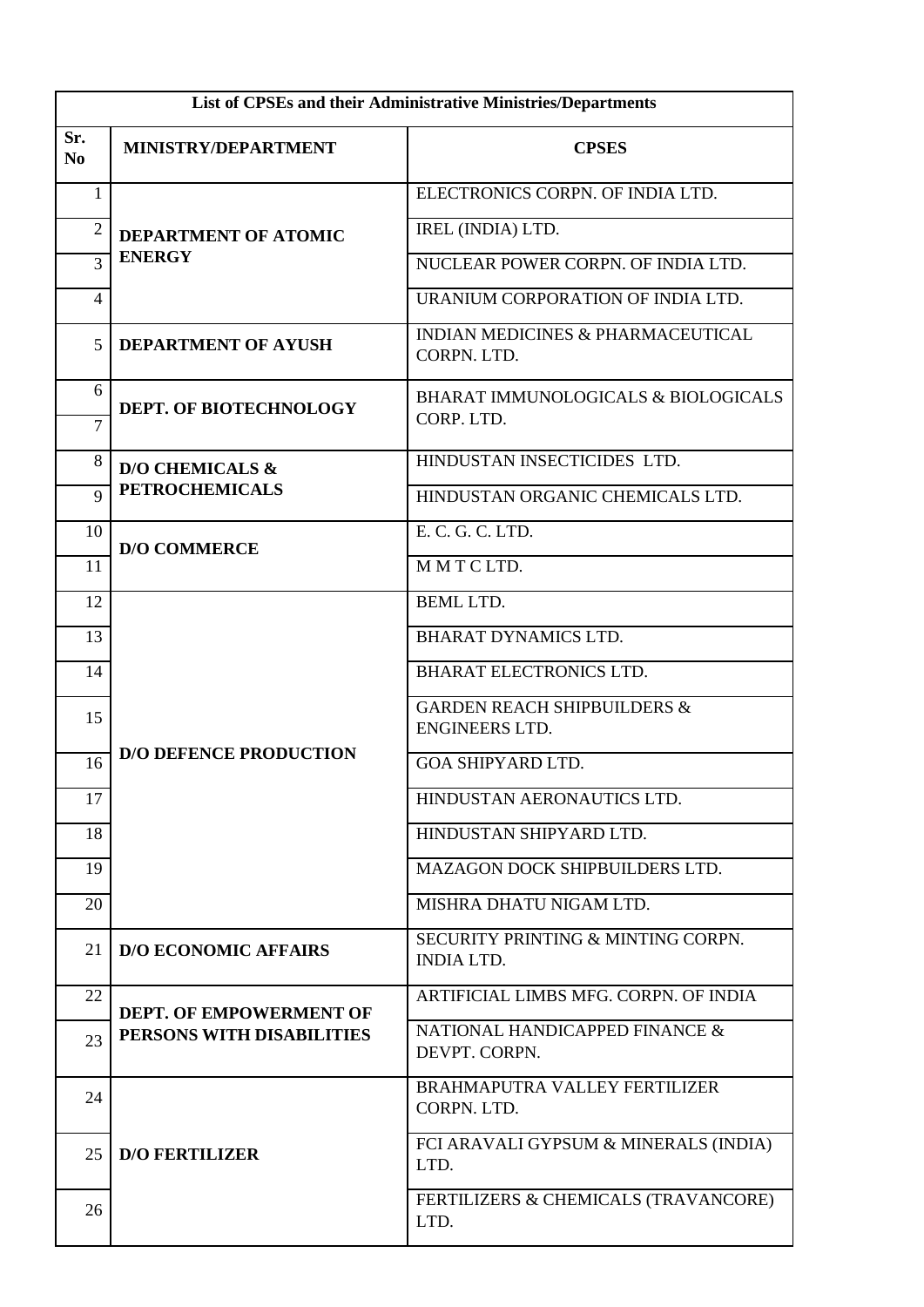| 27 |                                                                                | <b>MADRAS FERTILIZERS LTD.</b>                                    |
|----|--------------------------------------------------------------------------------|-------------------------------------------------------------------|
| 28 |                                                                                | NATIONAL FERTILIZERS LTD.                                         |
| 29 |                                                                                | PROJECTS & DEVELOPMENT INDIA LTD.                                 |
| 30 |                                                                                | RASHTRIYA CHEMICALS AND FERTILIZERS<br>LTD.                       |
| 31 | <b>D/O FOOD AND PUBLIC</b><br><b>DISTRIBUTION</b>                              | CENTRAL WAREHOUSING CORPN.                                        |
| 32 | <b>DEPARTMENT OF HIGHER</b><br><b>EDUCATION</b>                                | EdCIL(India) Ltd.                                                 |
| 33 |                                                                                | HINDUSTAN ANTIBIOTICS LTD.                                        |
| 34 | <b>D/O PHARMACEUTICALS</b>                                                     | KARNATAKA ANTIBIOTICS &<br>PHARMACEUTICALS LTD.                   |
| 35 | DEPT. OF SCIENTIFIC AND<br><b>INDUSTRIAL RESEARCH</b>                          | NATIONAL RESEARCH DEVELOPMENT<br>CORPN.                           |
| 36 |                                                                                | CENTRAL ELECTRONICS LTD.                                          |
| 37 |                                                                                | NATIONAL BACKWARD CLASSES FINANCE &<br>DEVP.CO.                   |
| 38 | DEPT. OF SOCIAL JUSTICE &<br><b>EMPOWERMENT</b>                                | NATIONAL SAFAI KARAMCHARIS FINANCE &<br>DEVPT. CORPN              |
| 39 |                                                                                | NATIONAL SCHEDULED CASTES FINANCE &<br>DEVP. CORPN.               |
| 40 |                                                                                | BHARAT SANCHAR NIGAM LTD.                                         |
| 41 |                                                                                | ITILTD.                                                           |
| 42 | <b>D/O TELECOMMUNICATIONS</b>                                                  | MAHANAGAR TELEPHONE NIGAM LTD.                                    |
| 43 |                                                                                | TELECOMMUNICATIONS CONSULTANTS<br>(INDIA) LTD.                    |
| 44 | <b>MINISTRY OF AGRI.</b><br><b>COOPERATION &amp; FARMERS</b><br><b>WELFARE</b> | NATIONAL SEEDS CORPN. LTD.                                        |
| 45 | <b>MINISTRY OF COAL</b>                                                        | COAL INDIA LTD.                                                   |
| 46 |                                                                                | <b>NLC INDIA LTD</b>                                              |
| 47 | <b>MINISTRY OF ELECTRONICS</b><br>AND INFO TECHNOLOGY                          | NATIONAL INFORMATICS CENTRE SERVICES<br><b>INCORPORATED</b>       |
| 48 | <b>MINISTRY OF HEALTH &amp;</b><br><b>FAMILY WELFARE</b>                       | HLL LIFECARE LTD.                                                 |
| 49 |                                                                                | ANDREW YULE & COMPANY LTD.                                        |
| 50 | <b>MINISTRY OF HEAVY</b><br><b>INDUSTRIES</b>                                  | BHARAT HEAVY ELECTRICALS LTD.                                     |
| 51 |                                                                                | <b>BRAITHWAITE BURN &amp; JESSOP</b><br>CONSTRUCTION COMPANY LTD. |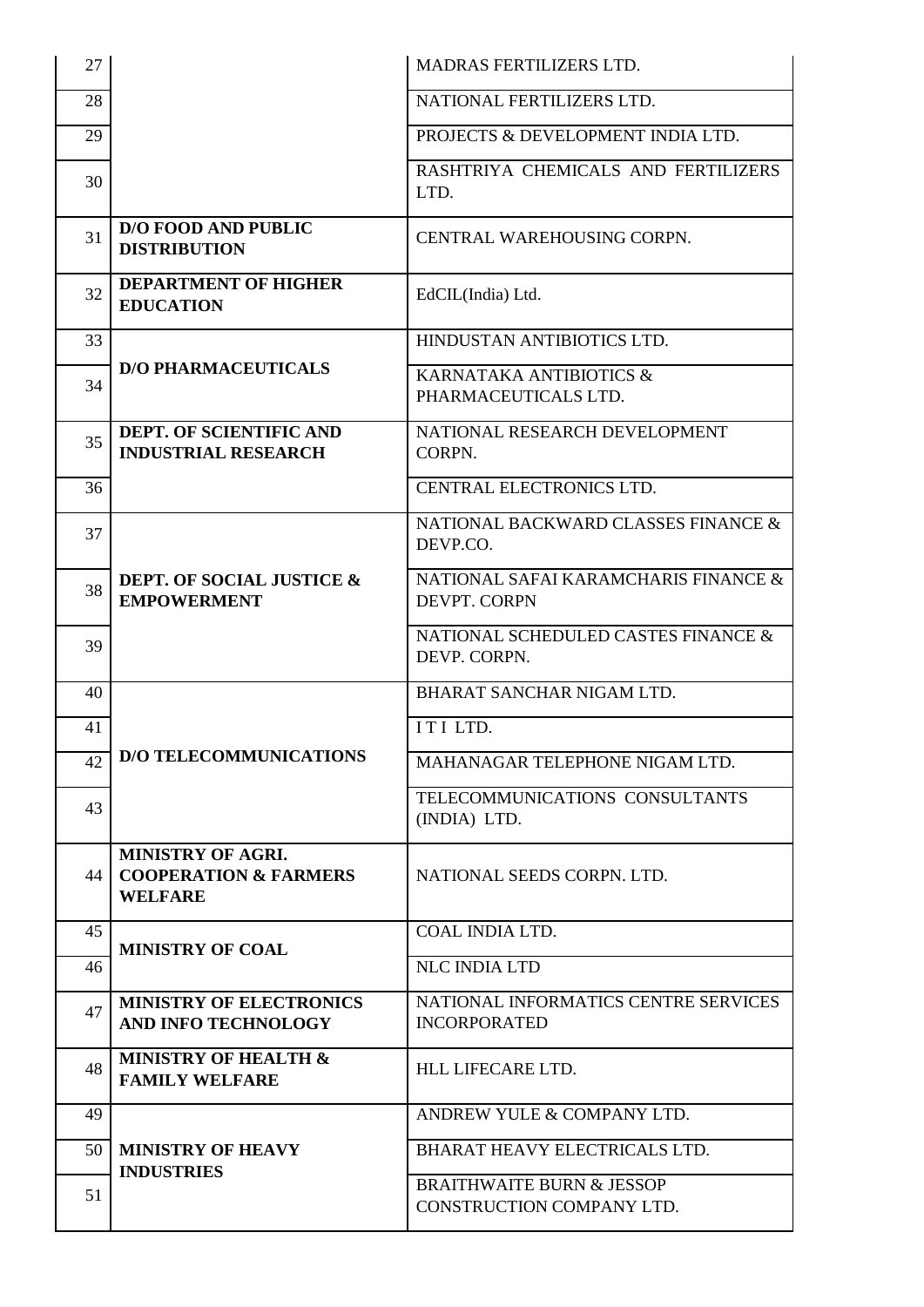| 52 |                                                             | BRIDGE & ROOF CO.(INDIA) LTD.                             |
|----|-------------------------------------------------------------|-----------------------------------------------------------|
| 53 |                                                             | CEMENT CORPN. OF INDIA LTD.                               |
| 54 |                                                             | ENGINEERING PROJECTS (INDIA) LTD.                         |
| 55 |                                                             | HEAVY ENGINEERING CORPN. LTD.                             |
| 56 |                                                             | HINDUSTAN SALTS LTD.                                      |
| 57 |                                                             | HMT LTD.                                                  |
| 58 |                                                             | RAJASTHAN ELECTRONICS AND<br><b>INSTRUMENTS LTD.</b>      |
| 59 | <b>MINISTRY OF HOUSING AND</b>                              | HOUSING & URBAN DEV. CORPN. LTD.                          |
| 60 | <b>URBAN AFFAIRS</b>                                        | NBCC (INDIA) LTD.                                         |
| 61 | <b>MINISTRY OF INFORMATION &amp;</b><br><b>BROADCASTING</b> | BROADCAST ENGG. CONSULTANTS INDIA<br>LTD.                 |
| 62 | <b>MINISTRY OF JAL SHAKTI</b>                               | <b>WAPCOS LTD.</b>                                        |
| 63 |                                                             | HINDUSTAN COPPER LTD.                                     |
| 64 | <b>MINISTRY OF MINES</b>                                    | MINERAL EXPLORATION CORPN. LTD.                           |
| 65 |                                                             | NATIONAL ALUMINIUM COMPANY LTD.                           |
| 66 | <b>MINISTRY OF MINORITIES</b><br><b>AFFAIRS</b>             | NATIONAL MINORITIES DEVP. & FINANCE<br><b>CORPORATION</b> |
|    |                                                             |                                                           |
| 67 | <b>MINISTRY OF MSME</b>                                     | NATIONAL SMALL INDUSTRIES CORPN. LTD.                     |
| 68 | <b>MINISTRY OF NEW &amp;</b>                                | <b>INDIAN RENEWABLE ENERGY</b><br>DEVT.AGENCY LTD.        |
| 69 | <b>RENEWABLE ENERGY</b>                                     | SOLAR ENERGY CORPORATION OF INDIA                         |
| 70 |                                                             | <b>BALMER LAWRIE &amp; CO. LTD.</b>                       |
| 71 |                                                             | BHARAT PETROLEUM CORPN. LTD.                              |
| 72 |                                                             | ENGINEERS INDIA LTD.                                      |
| 73 |                                                             | GAIL (INDIA) LTD.                                         |
| 74 |                                                             | HINDUSTAN PETROLEUM CORPN. LTD.                           |
| 75 | <b>MINISTRY OF PETROLEUM &amp;</b>                          | INDIAN OIL CORPORATION LTD.                               |
| 76 | <b>NATURAL GAS</b>                                          | MANGALORE REFINERY &<br>PETROCHEMICALS LTD.               |
| 77 |                                                             | NUMALIGARH REFINERY LTD.                                  |
| 78 |                                                             | OIL & NATURAL GAS CORPORATION LTD.                        |
| 79 |                                                             | OIL INDIA LTD.                                            |
| 80 |                                                             | ONGC VIDESH LTD.                                          |